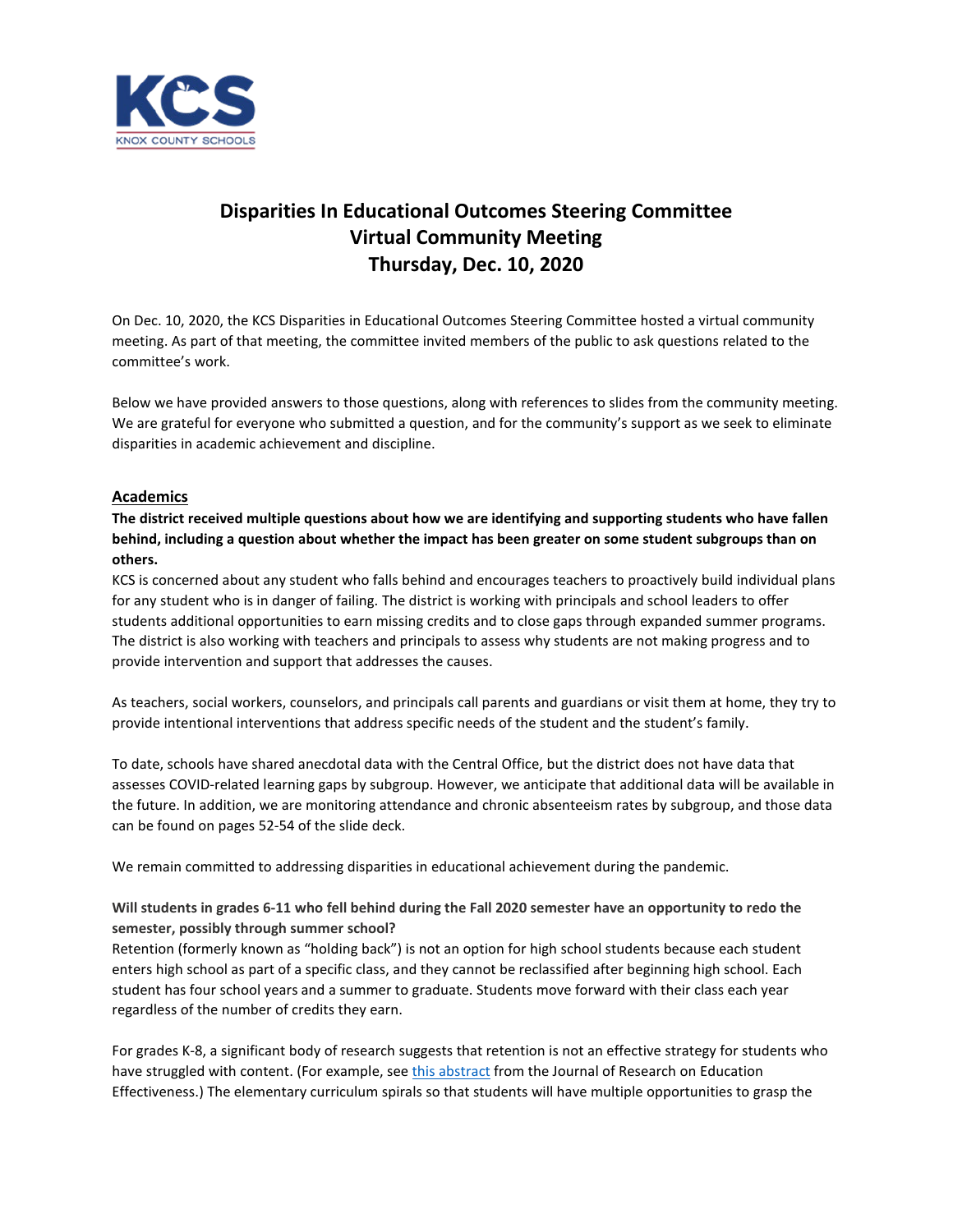content before leaving elementary school. KCS is working with principals and school leaders to offer students additional opportunities to earn missing credits and close their gaps through expanded summer programs.

# **How do absentee rates compare to previous years? If the absentee rate has been higher than usual, how will the absentee rate be addressed?**

KCS did experience a higher absentee rate during the opening month of school, but we have begun to see that level out and absence rates are now more in line with previous years. We feel this is largely due to the work of the KCS Department of School Culture and the implementation of their "1-2-3 Connect" program that connects at least one caring adult from the school to each virtual and in-person student at the school. School administrators and counselors have also developed plans and programs specific to their schools to connect to families and students.

**My daughter recently had to do a 2-week quarantine and her AP classes were not available. Apparently AP classes are not offered virtually, and as she goes back to school she is stressing about how far behind she will be.** In general it is the expectation for each principal to work with teachers to develop a plan to support all quarantined students. School-level administrators can best address a response to this specific situation.

### **What resources will be available for students that attend schools in low-income areas?**

All students have access to high-quality instructional materials provided through the textbook adoption process and our teachers' work on curriculum committees. KCS believes that investing in high-quality instructional materials is an equity issue so all students have the opportunity to learn about the powerful ideas, language, facts, and skills in each subject from pre-K through 12th grade.

Schools reported promising student work from the pilot years, and we are eager to see how the students develop academically as a result. Each of our resources has a digital platform, so students and teachers can access them remotely if necessary. While we could not make a district-wide purchase for the elementary reading adoption because of COVID-19 budget impacts, we purchased "Wit and Wisdom" for the four elementary schools that were piloting it: Chilhowee, Green Magnet, Sarah Moore Greene, and Maynard.

Families can contact their school with questions or concerns about internet access at home. In addition, the district's "Internet @ Home" hotline is taking calls at (865) 594-4484 and outdoor WiFi is available at all schools. A list of schools with dedicated outdoor access points and signage is available at [www.knoxschools.org/connect.](http://www.knoxschools.org/connect)

### **As students return to a traditional academic setting, will KCS provide after-school services with specific information to assist students' transition?**

Knox County Schools cannot require students to attend school beyond the regular school year. Plans are underway to expand summer school opportunities to help students recover or earn additional credits they may have struggled to gain during the pandemic. We will not wait until summer to offer these opportunities. In the spring semester, each high school will provide additional recovery credit opportunities before and after school.

In addition, the virtual experience has led to many new opportunities. As an example, the district last summer provided virtual ACT tutoring to over 700 juniors.

# **What supports are in place to ensure that virtual students are learning at the same rate as in-person students? What are the economic supports provided to ensure tutoring and extracurricular support is provided to help students in lower income districts / neighborhoods access equitable resources?**

KCS has always encouraged our teachers to review all assessment data and determine who performed well and who did not, and to make plans for remediation or enrichment based on the outcomes. This is also the case for our virtual students.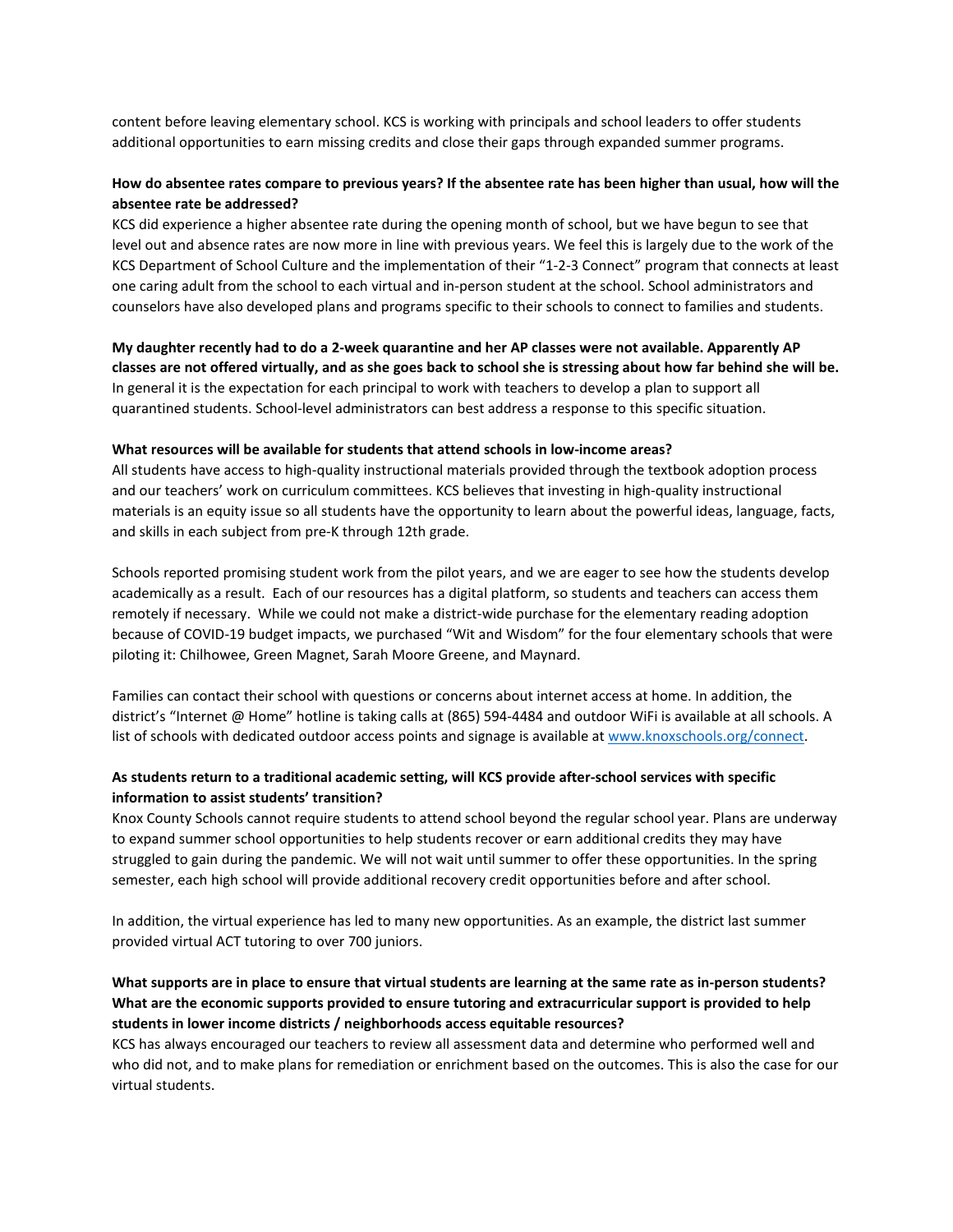Our virtual teachers are working with their in-person counterparts to review assessments and to make instructional plans accordingly. Virtual teachers in the QuEST program meet with their principals once a week to do the same. Teachers and principals are reaching out to families and students with opportunities to make up missed assignments and receive additional help. As with in-person instruction, parents who do not feel they are getting the necessary support for student success should contact their principal first.

When students need a formal intervention, school teams are reviewing the benchmark data and classroom data in order to make a recommendation. Those students are placed in a mild or intense intervention depending on their needs, and several tutoring options have been provided. In addition, community members are helping us to structure additional tutoring options for the spring semester.

# **Will KCS embrace and work with entities (the Boys and Girls Club, Emerald Youth Foundation, etc.) that provide virtual learning pods or sites outside of KCS properties?**

KCS is deeply grateful for its partnerships with community organizations that have been responsive and intentional in their efforts to support the students that we all serve. We recognize that the response to COVID-19 must be a community response with coordinated efforts to address issues as they arise.

**Are there programs to help build equity through network building for high school students to help them successfully apply for college, access college resources, and navigate their first college years, through contact with more affluent and typically better-networked communities (either locally or throughout the South)? I've taught at public and private schools and am well aware of the resource discrepancies.**

All KCS high schools have counselors who guide students through the application process. Counselors begin conversations as part of a student's high school course-scheduling and help students make a plan. During the junior year, they help students make a college application plan, and during the senior year, they provide support for the final applications. In addition, they hold FAFSA workshops to help every family complete the necessary paperwork to receive financial aid and scholarships.

There is a strong relationship between Knox County Schools, the Tennessee College of Applied Technology, Pellissippi State Community College, the University of Tennessee, and other local colleges. As a result, students have advising support to navigate each institution's expectations. TNAchieves also provides mentoring to students who qualify for their support.

# **Could the DEO make International Baccalaureate (IB) courses at Bearden Middle and West High available to all middle and high school students in the district if they want to do IB?**

KCS's vision is for all high schools to have an advanced academic identity and to build a support structure from middle to high school. Students can apply for a transfer to any school in the district, but seat availability determines how many students the school can accept from out of zone.

All district high schools offer access to advanced programs. Four high schools (Karns, Farragut, Bearden and L&N) have launched a Pre-AP initiative – which aims to significantly boost the number of students who are prepared for AP courses – and have the full range of Pre-AP to Capstone experiences.

Two high schools (Carter and South-Doyle) will open in August as Cambridge International schools. The Pre-AP, Cambridge and IB programs, when implemented in their entirety, are commensurate with each other in terms of preparation and rigor.

More information about advanced academics was shared during the community meeting. Details about school-byschool participation in Early Post-Secondary Opportunities (including Advanced Placement, IB, dual enrollment and national industry certifications) is available in slides 20-23.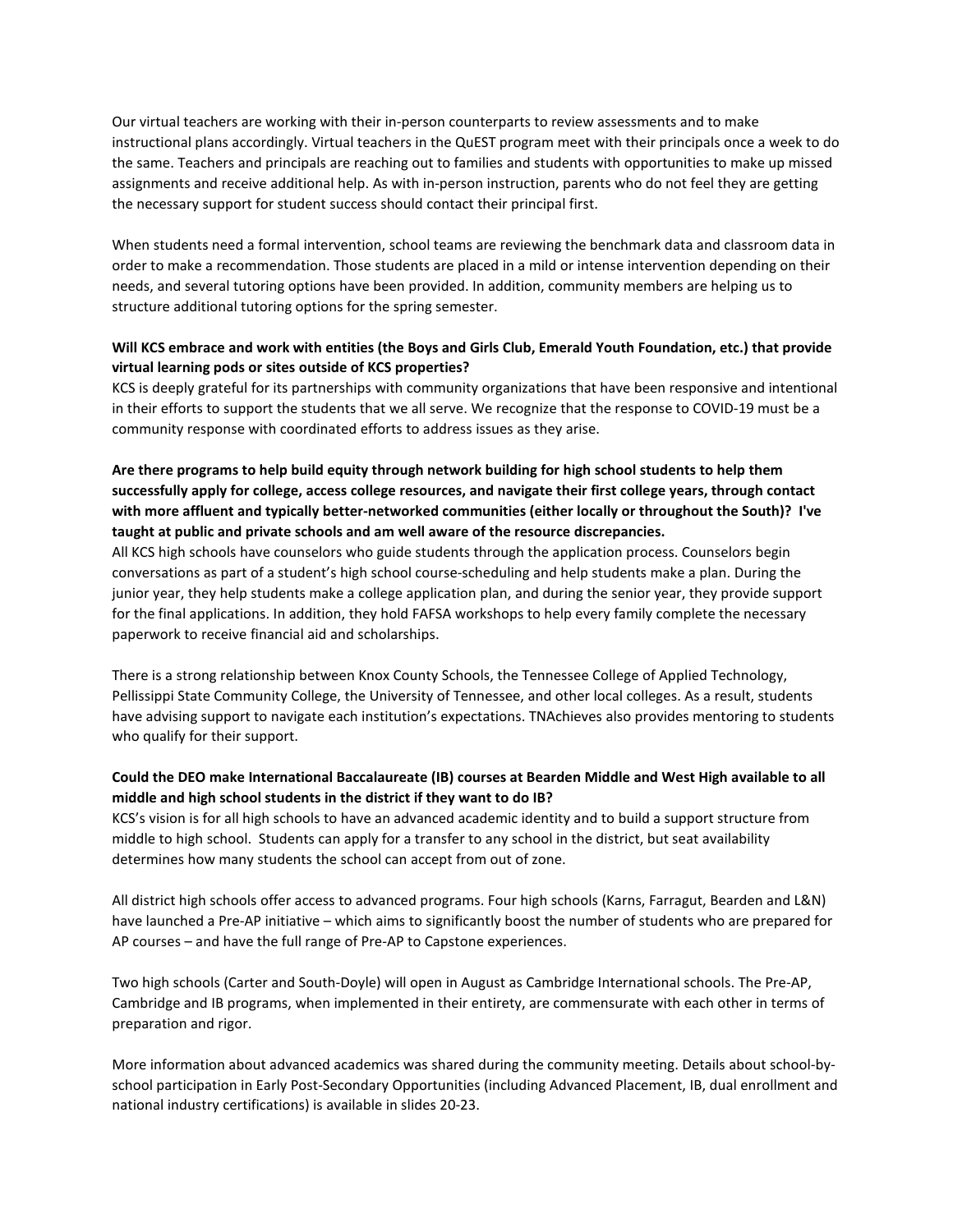**Given the sharp, swift decline in enrollment of young Black men in post-secondary education institutions, what must be done at the high school level to change this troubling event? What other things can be done in the middle and high school classrooms to ensure the success of Black children (especially young men) after completion of high school, regardless of what career path they choose?**

According to our data, the percentage of African-American male students who enrolled in a 2- or 4-year postsecondary institution fluctuated between 38% and 46% from 2014-15 to 2018-19.

Class of 2015 – 43% Class of 2016 – 46% Class of 2017 – 39% Class of 2018 – 41% Class of 2019 – 38% *Source: 20th-day KCS student enrollment files, National Student Clearinghouse (by cohort)*

The district is working to provide counselors with more tools to guide students, and has implemented YouScience to gather information on individual students' aptitudes and interests. Counselors have access to this information for most of their 9th-grade students this year, although COVID interrupted our assessment timeline. 6th-8th graders are completing various aspects of the survey this year. Counselors will be able to connect students with career experiences and mentors in the fields that might be a good fit for them. They can then work with families to design a high school program of study that prepares students for their post-secondary plan.

# **As COVID continues to affect the learning gaps between gifted students, typical students, and students with additional delays or challenges, how is the district working to meet each group's needs? Specifically, would the district consider grouping elementary students by ability to provide teachers the time and resources to provide gifted students with challenging material while allowing other teachers the time and resources to help struggling students catch up?**

Knox County has studied the evidence on various grouping structures and is committed to instructing all students on grade-level standards at every grade level and using flexible grouping throughout the school day to remediate, practice, and enrich as each student needs at the time of learning.

After whole-group instruction, teachers will pull students into small groups to differentiate the instruction for them. Students also have 30-45 minutes of core extension each day. That is another period dedicated to differentiating work for the students. Gifted and Talented coaches go into classrooms to provide enrichment experiences for students, and in some cases, they will pull students out for a small group. For those who need a more intensive intervention – as shown on benchmark assessments, progress monitoring, and classwork – we have specific reading and math interventions, English-language interventions, and specialized instruction.

### **Does KCS have data accumulated on achievement gaps of its students? Can that data be compiled by school and by ethnicity?**

Please see Slides 9-14 for detailed information about academic achievement by student subgroup.

# **For the same categories as used in the 2016 report, what are the most recent data on disparities, both academic and disciplinary?**

Please see Slides 9-14 for detailed information about academic achievement by student subgroup. Please see slides 41-46 for detailed information about discipline by student subgroup.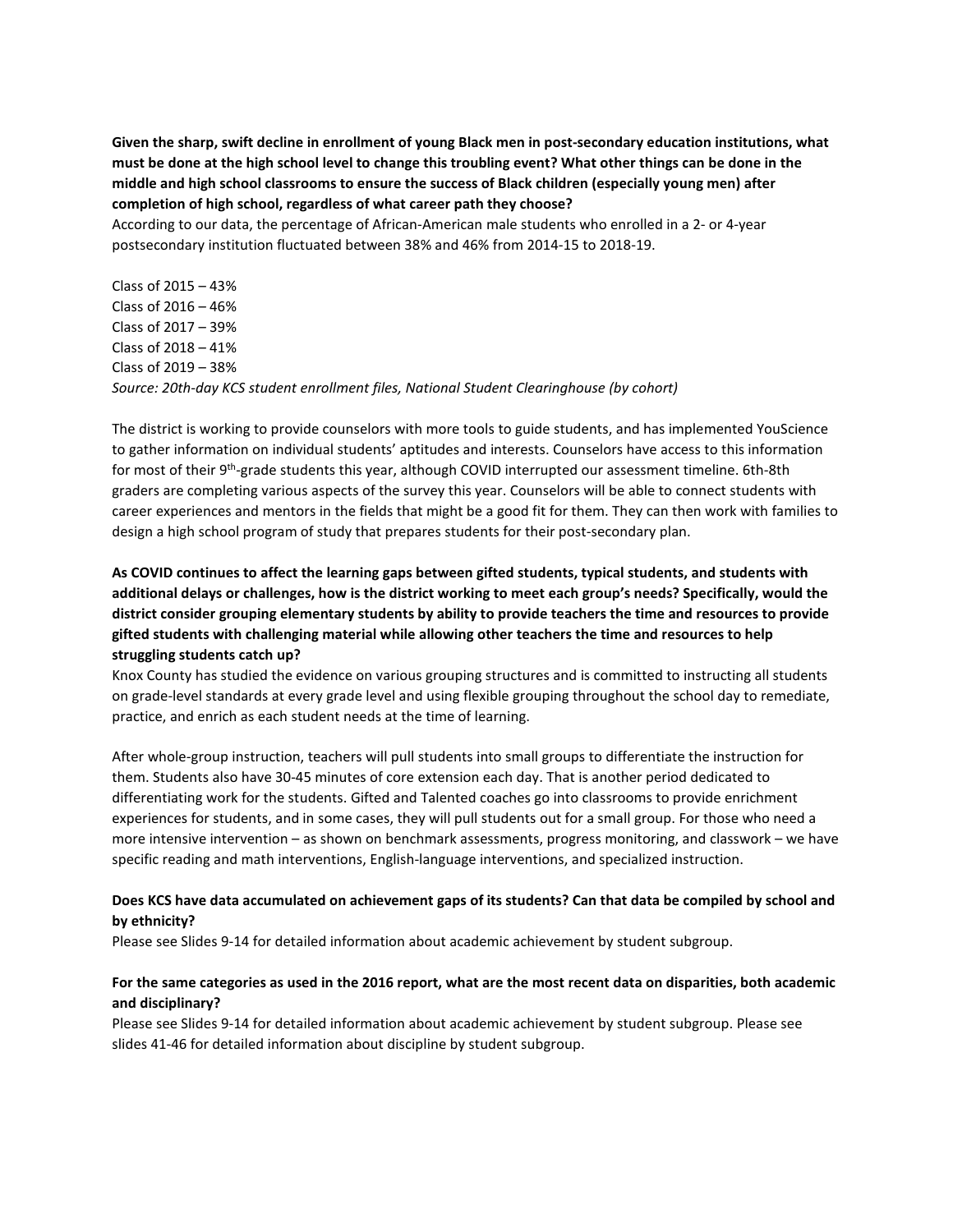**Maynard Elementary did not have an art teacher in 2019-20, and we don't have an art or music teacher in 2020- 21. Also, our school does not have a regular nurse and our part-time nurse is only there for one half-day per week.**

The district's Executive Director of Elementary Education is gathering information about this situation in order to identify a solution.

**Are suspensions of students of different ethnicities and / or disability status similar if their academic progress is similar, or is ethnicity / disability more closely associated with suspension rates than is academic progress? Of the 1,349 Black students who received at least one out-of-school suspension in 2018-19, what is their distribution in the records (quartiles or quintiles) of academic performance? What are the same metrics for White and Hispanic students and for students with and students without disabilities?** KCS does not have reports that address these specific questions.

**Within groups (e.g., black) how does proficiency correlate with suspension? For example, among all white students, what is the average proficiency of all students who have been suspended vs. those who have not? Please report this for at least all the categories of students addressed on page 14 of the Task Force report.** KCS does not have reports that address these specific questions.

### **Monitoring**

**Please provide a description of the method for disaggregating, tracking, and reporting discipline and academic data, as outlined in Action Step 3.5 of the [May 2016 Final Report.](https://www.knoxschools.org/cms/lib/TN01917079/Centricity/domain/4325/final%20report/DEOFinalReportandRecommendations.pdf) Please show copies for the past 18 monthly reports.**

The KCS Department of Research, Evaluation and Assessment provides district leaders, school administrators and their leadership teams with standardized testing data from TNReady, broken out by subject areas and special populations. The district also maintains a dashboard where district and school leaders can access school-level data and compare specific schools to other KCS schools across all accountability metrics (Achievement / Attendance / Grad Rate / ACT / TVAAS).

In addition, the department provides each school with monthly discipline and attendance reports broken out by student groups. Using these data sources as well as the TDOE report card, supplemental data requests, and the Inform TN dashboards, school administrators and leadership teams identify areas of strengths and weaknesses across each student group to develop plans and strategies to address gaps.

Monthly reports sent to school administrators contain student-level information that is protected by the Family Education Rights and Privacy Act (FERPA). Due to its protected status, any potential release of this information must be governed by and conform to the Knox County School Board Policy related to Open Records requests (Knox County Board of Education Policy B-210).

### **School Culture**

**Action Step 2.5 of the May 2016 Final Report calls for the district to develop and implement a student mentoring program in middle and high schools. Who is responsible for this action step? For each school, how many mentors serve students at that school? Also, for each school, provide the numbers of mentored students by race, ethnicity and other critical groups.**

The district has not implemented an official student mentoring program, but we have taken significant steps to support middle and high school students and to promote a positive culture in our schools. These include ProjectU, a student-led initiative that aims to promote intentional inclusion of students and leads the #UChooseKindness campaign; and the Department of School Culture's 1-2-3 Connect initiative, which aims to connect every student with a caring adult in their building.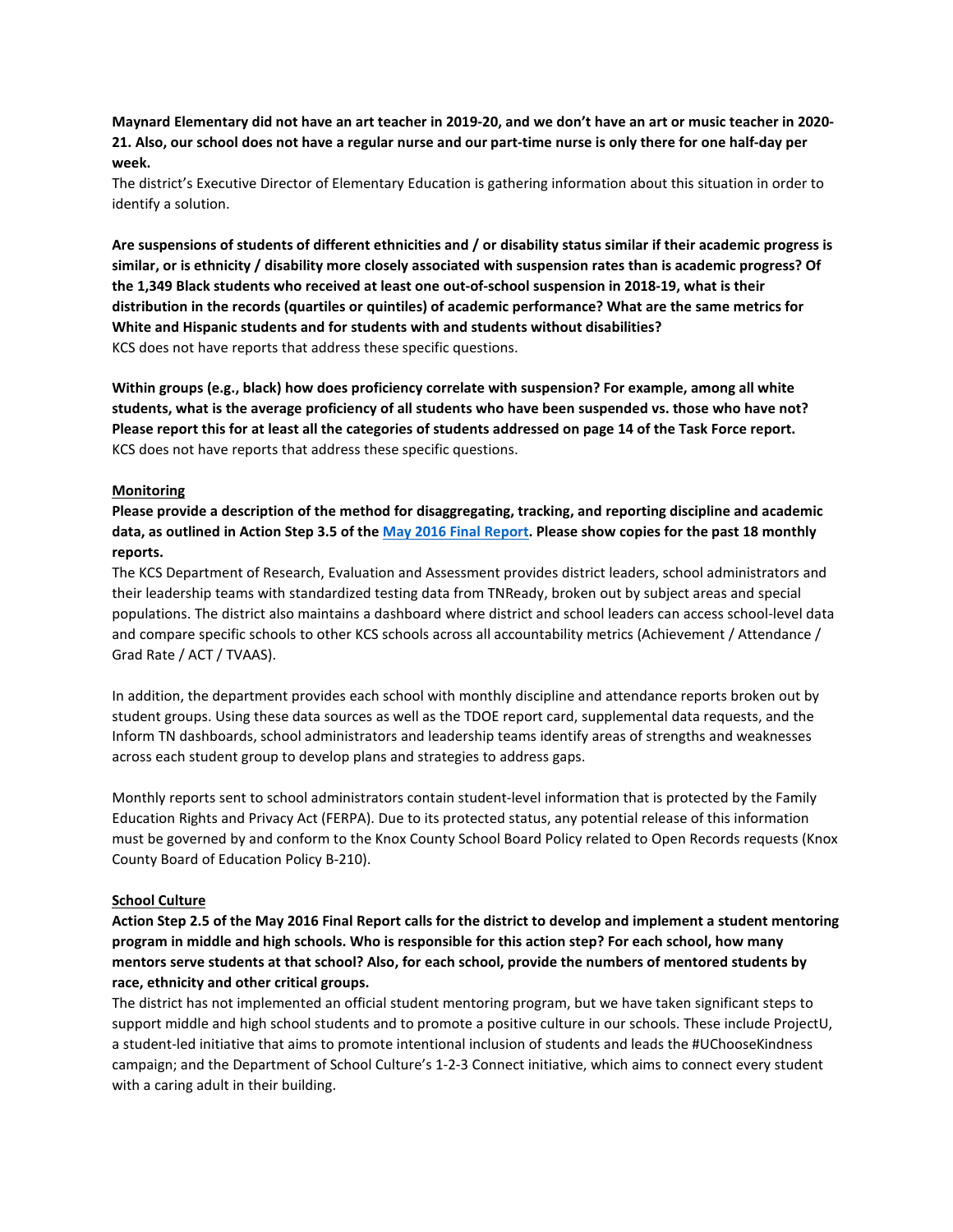**Action Step 3.4 of the May 2016 Final Report concerns the Restorative Practices to be implemented in 6 schools and on a multi-tiered basis. Do we have a specific accounting of how that is going in each school in regard to staff needed, implementations confirmed and results measured?** Please see Slides 73-74 for a detailed answer to this question.

**How are Knox County and this committee tackling racial disparities that exist in our community? How are we supporting non-white kids and teachers and how are we making sure we are being inclusive? My son's school, Hardin Valley Elementary, is overwhelmingly white. How can we recruit more teachers and leaders of color and make sure we are teaching in a way that isn't always from a white perspective?**

Slides 56-59 outline several ways that our Department of School Culture is working to promote cultural responsiveness within the district and to support students and employees of all backgrounds. Slides 18-19 provide a summary of work to ensure that our curriculum is inclusive and ensures positive representation of a variety of cultures.

On Nov. 11, the Board of Education approved restoration of the Director of Advancement and Diversity, a position in the Human Resources Department that is responsible for planning and administering the recruitment, screening, interviewing, selection and referral of applicants for teaching, leadership and other positions within the district. We believe this position will help us to recruit outstanding teachers and leaders who reflect the diversity of Knox County and its students.

### **School Security**

# **Action Step 1.4 of the May 2016 Final Report calls for the district to train school resource officers to effectively address situations involving students with social / emotional/ mental health issues and to access appropriate resources. Which schools have officers serving who have not yet received this training?**

Knox County Schools employs school security officers, not the school resource officers. Nevertheless, all but two of the KCS school security officers (SSOs) and school resource officers from the Knox County Sheriff's Office (KCSO) and Knoxville Police Department (KPD) have received this training. The two who have not taken this training are scheduled for an upcoming class. These topics are covered in three different ways: through a class entitled "Mental Health First Aid", through Crisis Intervention Team Training, and through training provided by KCS personnel.

# **Action Step 1.5 of the May 2016 Final Report calls for the district to utilize monthly arrest / discipline reports to identify areas of need for ongoing training. Please show copies of all reports on arrests sent to principals in the past 12 months.**

KPD and KCSO do not provide reports to principals regarding specific arrests or summary data. However, principals are in regular communication with school security officers or SROs any time an arrest occurs within their schools.

# **Action Step 2.3 of the May 2016 Final Report calls for the district to implement the "Handle With Care" program in which law enforcement notifies schools of traumatic incidents involving students, in order to provide appropriate support to students. How many of each kind of "Handle With Care" traumatic incident have been reported to school personnel in the past 12 months?**

The Handle With Care program has been implemented and appropriate KCS staff are notified by law enforcement. Student information is confidential and we are unable to provide specific information related to the "kind" of incident.

**Action Step 3.9 of the May 2016 Final Report calls for monthly reporting of data from KCSO and KPD regarding on-campus student arrests by race, ethnicity, gender, offense, location and time of day. Please show copies of monthly reports since the 2019-20 school year.**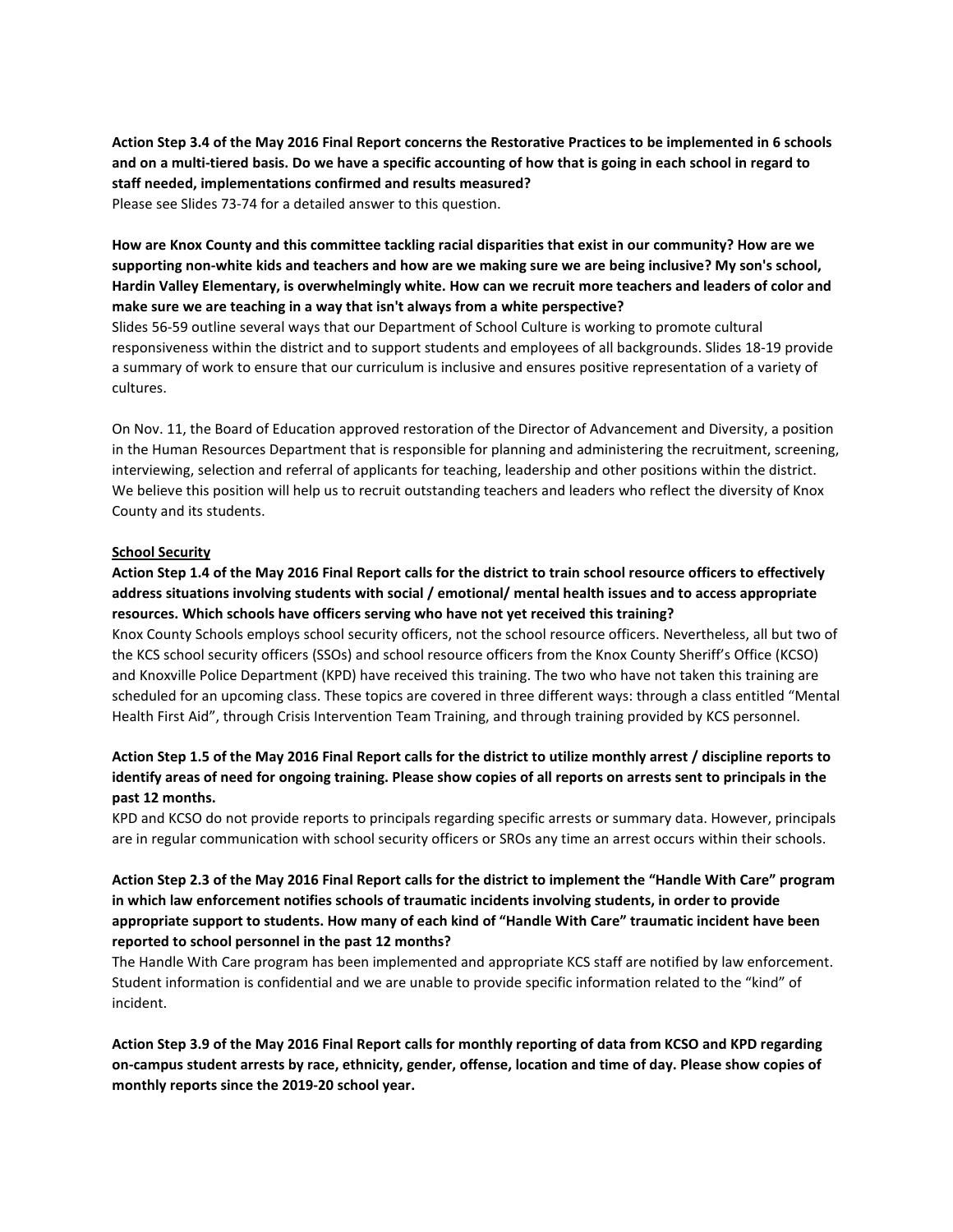The Knoxville Police Department will share school-related arrest data that can be made public. KCS is continuing to discuss this matter with Knox County Sheriff's Office officials.

### **English Language Learners**

# **What is the long-term vision for supporting the integration of immigrants and refugee students and their parents into the Knox County School system? Is there a plan in place to hire additional employees / teachers / social workers speaking languages spoken by the students and parents?**

The KCS Welcome Center is specifically designed to assist immigrant and refugee families with the transition into the school system. Services provided by the Welcome Center include translation support, educational screenings, and resource referrals in areas such as Adult ESL, citizenship classes and health care.

Family Community Liaisons who speak languages including Spanish, Chinese, Kirundi, Swahili and Arabic are available at the Welcome Center, and also provide in-school support.

KCS is currently in the process of formulating its budget plan for the upcoming fiscal year. While COVID-19 has provided significant uncertainty, the district remains committed to ensuring that multi-lingual employees are available to serve our ELL students and families.

# **What steps are being taken to address barriers for families who have limited or no English language skills and may not even be literate in their own primary language? During the COVID-19 pandemic and the many changes to the school year, what is being done to ensure that these families have equal access to pertinent information and educational opportunities?**

The ELL Department has worked closely with the Department of Public Affairs to ensure that district communications are available to as many ELL families as possible. We recognize the importance of providing messaging on multiple platforms, and the district is working to share more multi-lingual messages on Twitter and on our language-specific Facebook pages. We are also working to ensure that key district-wide emails are translated.

In addition, we understand that some families may not have access to social media or email, so we have recently begun sending our Spanish-speaking families text messages with information about schools that are moving to online learning. In preparation for the spring semester, the district also aired a Public Service Announcement related to changing student learning models on WKZX-FM, a local Spanish-language radio station that generously offered to air the announcement for free.

The district is also exploring strategies to expand the use of voicemail as a communication tool for families who are not literate.

### **What is the plan to effectively engage parents of refugee and immigrant children to participate in their children's education and extracurricular activities?**

KCS is in the early stages of developing a Newcomer Academy, which would help ELL students who have fallen behind academically to get back on track. More details about this initiative will be shared in the future.

### **Access**

# **Can we have a list of special education students and a list of students by ethnicity who were without any internet service and a list of those who still are? No names, just numbers and schools. What is the future for those who are still without internet service as of December?**

Student-level information is protected by the Family Education Rights and Privacy Act (FERPA). Internet access has been an important priority for the district since the fall reopening. This fall, the district sent an electronic survey to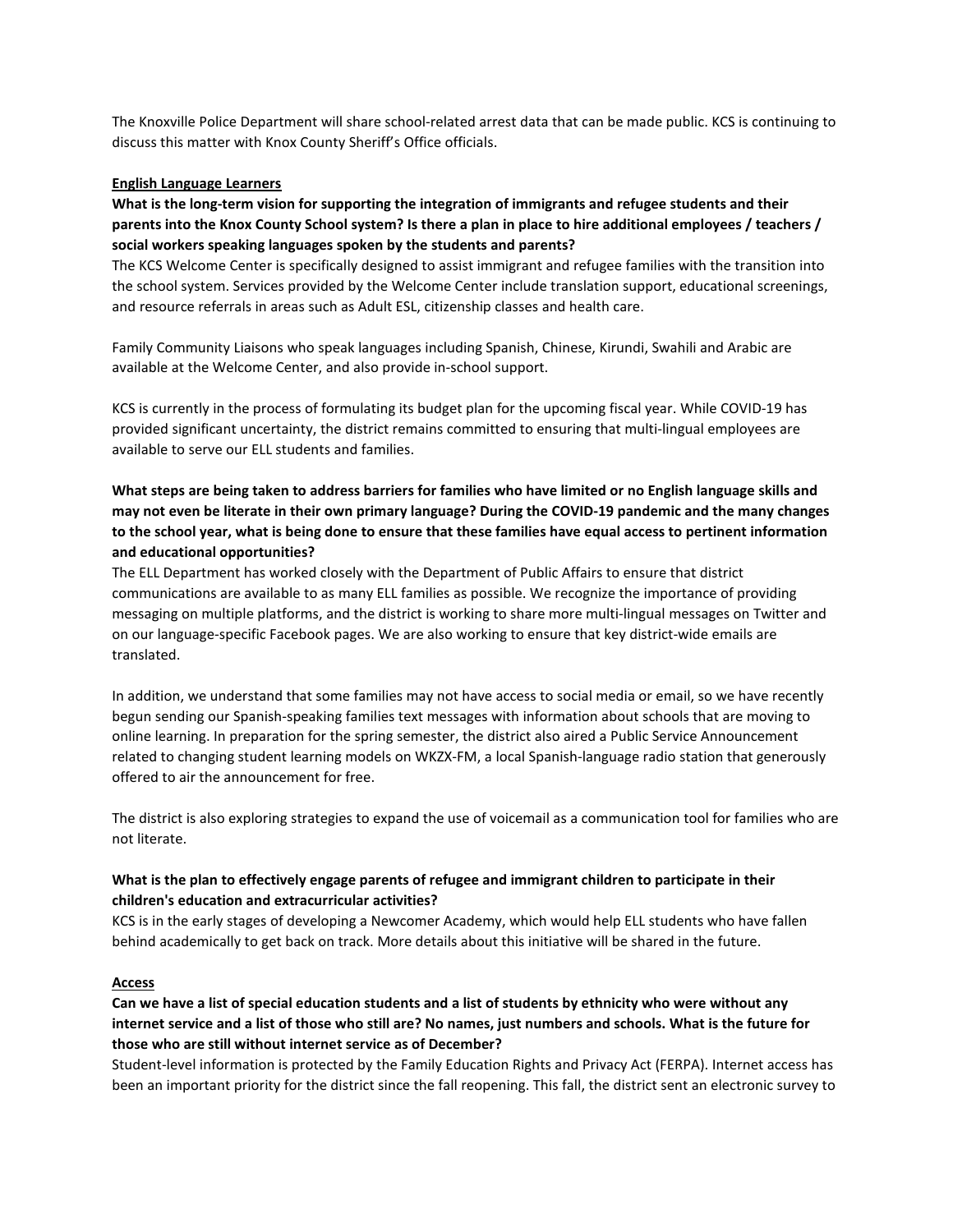all families seeking information about access to internet at home. Paper versions of this survey were also made available at each school, in six languages.

The district has worked closely with the eKnox Task Force, a public-private partnership that includes representatives of KCS, the Knoxville Chamber, United Way, the Knox Education Foundation, the City of Knoxville and Knox County. The Task Force has been instrumental in helping students and families secure access to affordable internet service.

Each school has an internet "navigator" to assist families with obtaining internet access at home, and the district's "Internet @ Home" hotline is available at (865) 594-4484. However, we will be working with school navigators to identify the best long-term solution for families. In addition, outdoor WiFi is available at all schools and a list of schools with dedicated outdoor access points and signage is available a[t knoxschools.org/connect.](http://www.knoxschools.org/connect)

**Are the students charged as absent when their laptop is unable to function by whatever means caused it? For example, unable to connect to virtual classes from one to three days before it is repaired or replaced.**  Students should not be counted absent in this situation. A student may temporarily be counted absent if the teacher is unaware of the problem, but each school's attendance secretary can adjust the "absent" to "present" upon discovering the issue.

### **Community Partners**

### **As a youth serving organization, how can the Boys and Girls Club of the Tennessee Valley help KCS communicate needs and priorities to our members and their families? How can we partner to receive real-time data on students so that we can work to offer support in needed areas of improvement?**

KCS is grateful for the work of community partners and non-profit agencies that do so much to support our students, families and educators. While we are unable to provide real-time data to third parties, community partners can work with school leadership to identify specific student needs.

#### **Nutrition**

**Many virtual families have multiple students and are unable to go to a site to get meals at ten in the morning and / or having their child "miss class" in order to do so is an unacceptable answer. I feel that those of us that qualify for free or reduced meals do for a reason and are not being given enough options or opportunity to have those school-provided meals available to our virtual students. If students in person receive meals, virtual students should also as they are still a part of the district, and their schools. Please provide information on how this disconnect will be addressed.** 

Please contact the Department of Food and Nutrition Services, (865) 594-3640, with questions and / or concerns regarding meal distribution for virtual learners.

#### **Implementation / Communication**

# **Action Step 1 of the May 2016 Final Report calls for the district to craft a clear implementation plan for individual strategies / action steps that include timelines, outcomes, and milestones and implement the plan as prescribed. What is the implementation plan?**

The district has created a timeline of actions taken to implement the recommendations and action steps outlined in the 2016 report. This timeline is regularly updated and is posted on the [DEO website,](http://www.knoxschools.org/deo) and includes outcomes and milestones since the 2016-17 school year.

# **Action Step 3 of the May 2016 Final Report calls for the superintendent / ombudsman to make quarterly presentations to the Board of Education. Please provide the four most recent quarterly reports.**

The Ombudsman provides regular updates and recommendations to the Superintendent and district leadership related to inquiries, concerns, and requests from students, staff and families. An Ombudsman Office update